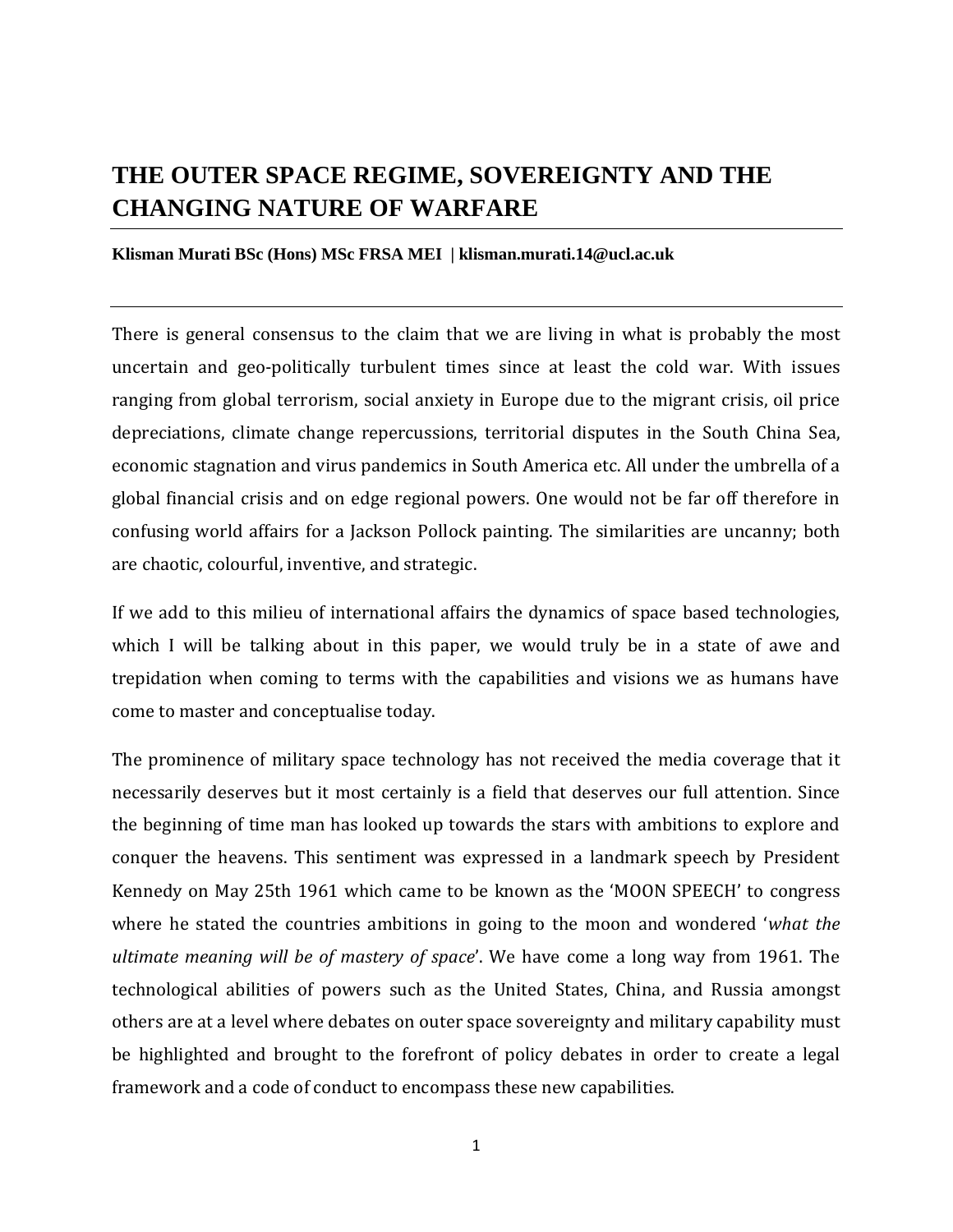This paper will focus on three core aspects. Firstly, I will identify and what space security is and threats to space activity. Secondly, I will introduce why this matters for sovereignty, and finally, I will attempt to explain why these developments are changing the nature of warfare and what the future may hold.

## **SPACE SECURITY**

Space security is generally understood as *the absence of element of natural or human-made origin that represents unacceptable threats to space activities or space systems.* It is sometimes also used to also include the safety of space operations and the long term sustainability of space activity. We have grown ever more reliant on satellite technology for not only geo-strategic objectives but also for our global financial systems, day to day business operations and daily life activities. Our relationship with space has grown increasingly closer, with opportunities to use space to benefit the world growing in tandem to our abilities to use space as an extension of the industrial military complex.

If we take a step back to see how much human civilisation has invested in space, not only financially, but also as a necessary extension to human development, we will hopefully be more cautious in disrupting the socially created homeostasis we have created and take measured steps in its development for the benefit of all human kind. For example, Spacebased data and information provide unique tools for supporting sustainable development (Agenda 2030), e.g. for climate change, food security, water, disaster management, etc. According to a OEDC report in 2014 the space economy in 2013 was worth an estimated 256.2 billion USD.

If we focus on the security/military aspect of space we can identify four pairs of dyads that gave been developed based on the technological capabilities we have come to develop and the threats they pose. Firstly, **ground to space** weaponry such as kinetic ASAT's and lasers (WU 14). Secondly, **space to space** capability, for example duel use satellites, or any manoeuvrable space object etc. Thirdly, **ground to ground** strategy, for example traditional attacks on ground stations with aide from GPS satellites. Finally, **spaces to**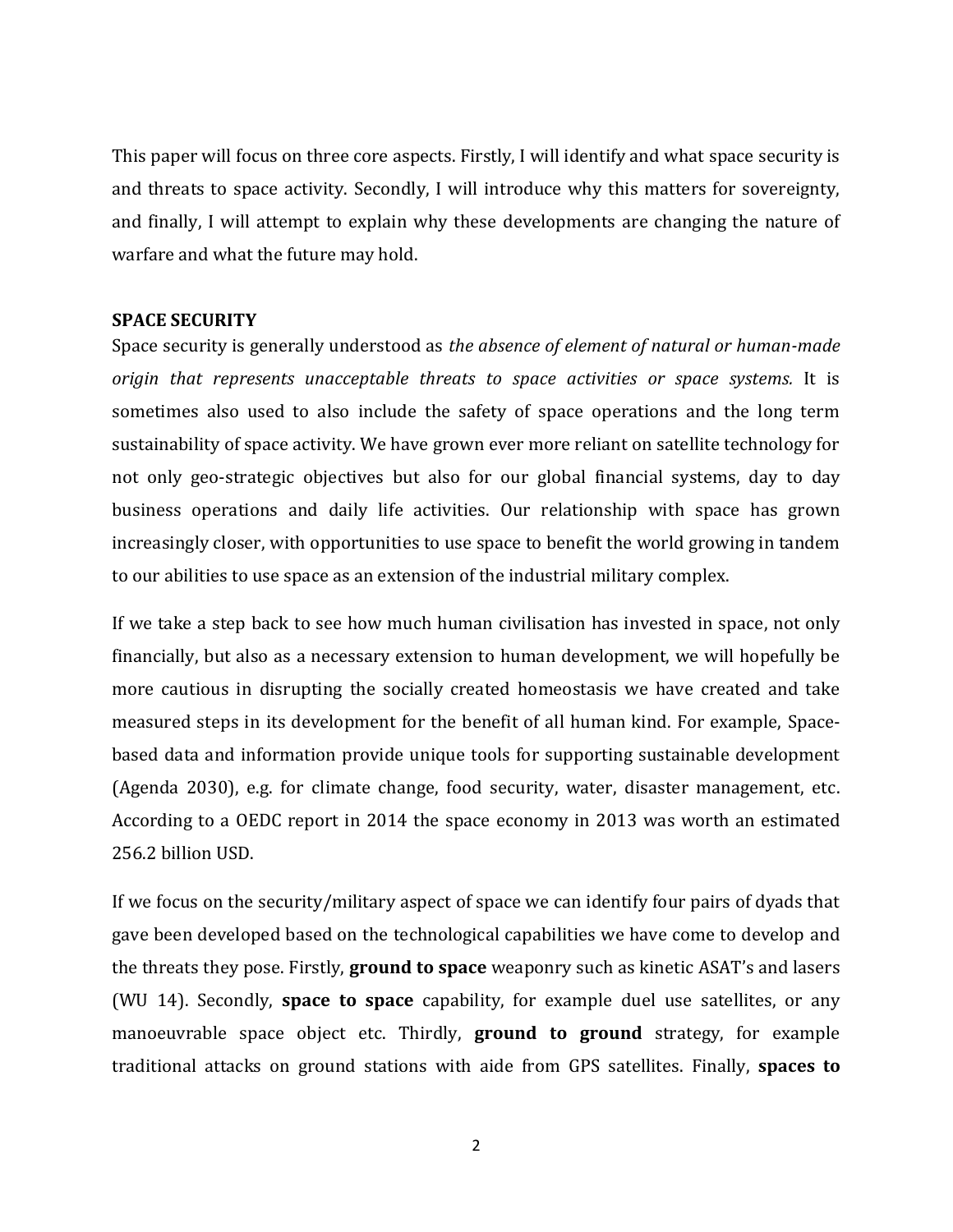**ground** technologies, these types of technologies have yet to be revealed<sup>1</sup>. Furthermore, we can also cite radio frequency interference (intentional and non-intentional), cyberattacks (e.g. on ground stations and in orbit), space debris and space weather as some further threats to space security.

### **SOVEREIGNTY in SPACE**

 $\overline{\phantom{a}}$ 

When one thinks of sovereignty images of independence declarations, ethnic group strife's, flags, territory, lines on maps and passionate speeches may be the first things that come to mind. Perhaps the last thing you think of is outer space; however, unbeknownst to the general public the proliferation of the phenomenon of 'space sovereignty' or space nationalism is a concept that is quickly escalating to prominence especially within military strategy and legal theory. This is due to the advancement in space technology that will technically allow space faring nations the ability to use space to fulfil national policy and strategic objectives. Defence and space is a pairing that is frequently used nowadays as an area of research and military strategy.

It is important to note, however obvious, that our understanding and application of sovereignty for the last few hundred years has been strictly earth bound. That is, all our efforts have been engaged in building a philosophical, legal and political understanding of sovereignty that serves as a basis in dealing with territorial disputes (observe the term territorial). As human technology advances so too has our appetite for expansion. As E.H.Carr (1946) and Tilly (1992) note, changing technology changes the form and character of international relations in relation to the ontology of the state.

For example, we were required to encompass sovereignty over the seas when we became able to sail, it was then necessary to encompass sovereignty over the skies when we became airborne. Our understanding of sovereignty has constantly needed to adjust when innovations in technology were made, which in turn challenged the ontology of the state

<sup>&</sup>lt;sup>1</sup> These dyads are not mutually exclusive however, the development of these dyads have been as a response to the types of technologies available, we see a blurring of the lines when trying to figure out where cyber-attacks fit into these classifications.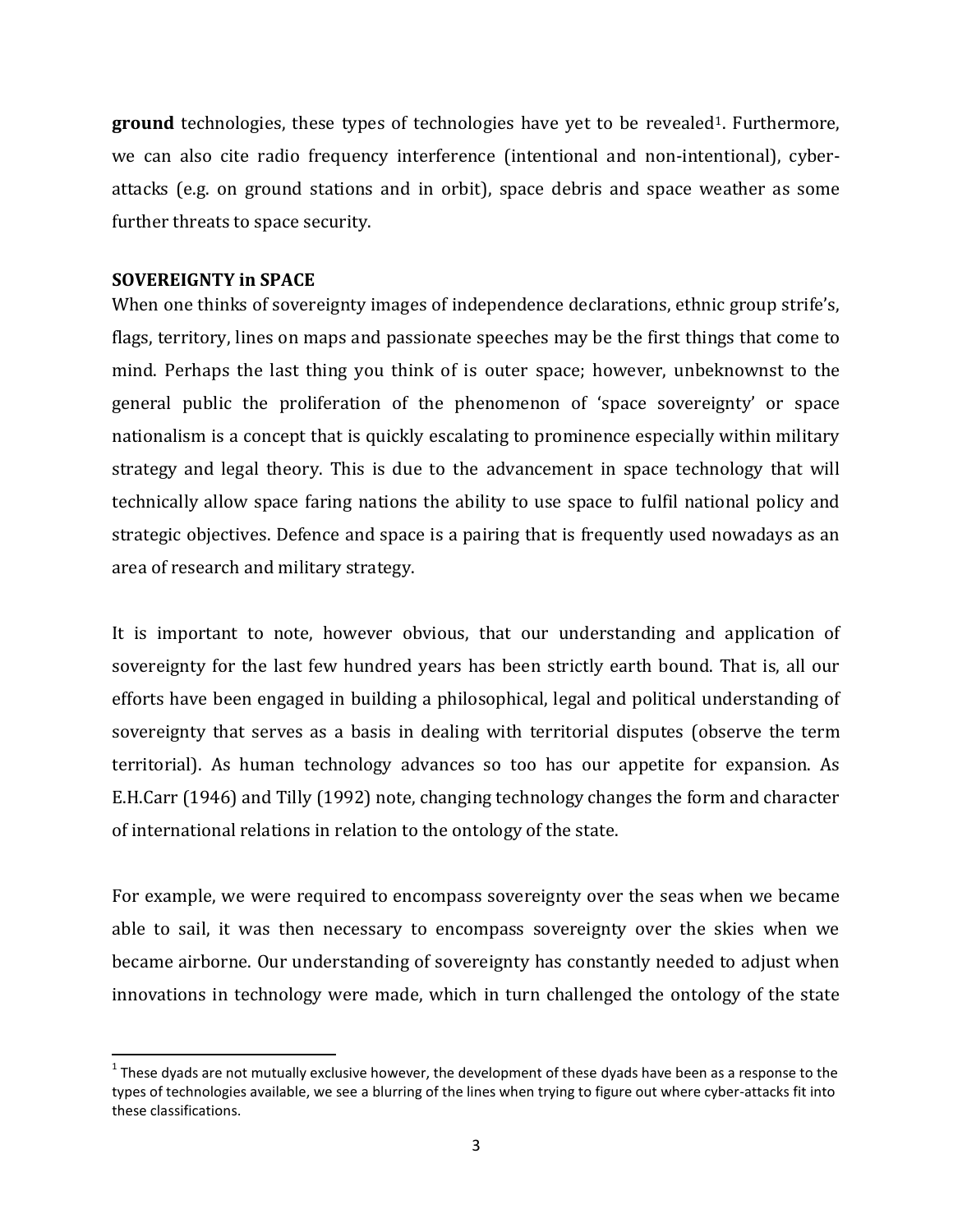system. A new age has now come upon us where we again must readjust and grapple with a new dimension to sovereignty, that being outer space.

One problem we immediately run into when trying to fathom how, in theory, sovereignty can be understood in space is the fundamental territorial aspect of it. The following question begs to be asked; **Without concrete physical territory can any legitimate claim of sovereignty be made?** Well, in theory, yes and no. Leaving aside the current international law which prohibits any nation to claim territorial sovereignty in space (Article 2, Outer Space Treaty). A nation can in theory establish bases on the moon for example and declare a territorial thresh-hold, however, this concept would not work in free-floating space. We run into trouble when trying to use established political and legal paradigms when facing new theoretical, political, legal and strategic challenges such as space policy. However, this has not stopped nations from developing their military arsenal to the point of bringing back into question our relationship to space and the peaceful use of it to further humanity as a whole.

#### **CHANGING NATURE of WAR**

How specifically will our relationship with space evolve throughout the decades is still unknown, however, history has shown the reliability of the following maxim: *As human technology advances so too does its appetite for expansion.* The international community understands this and are attempting to push forward a legal agenda that serves, to put them in a position of advantage, if accepted as the status quo. Weapons in space have been a concern for decades, starting with US President R. Reagan's 1983 Strategic Defence Initiative nicknamed Star Wars all the way to 2002 when Russia and China jointing presented a working paper to the Conference of Disarmament at the UN containing "Possible Elements for a Future International Legal Agreement on the Prevention of the Deployment of Weapons in Outer Space, the Threat or Use of Force Against Outer Space Objects".

Two points need to be made here in relation to the recent trends in outer space, both concerning the diverse nature of actors requiring space launch capabilities. Firstly, space is no longer an arena dominated by two major state powers, the cold war days are behind us.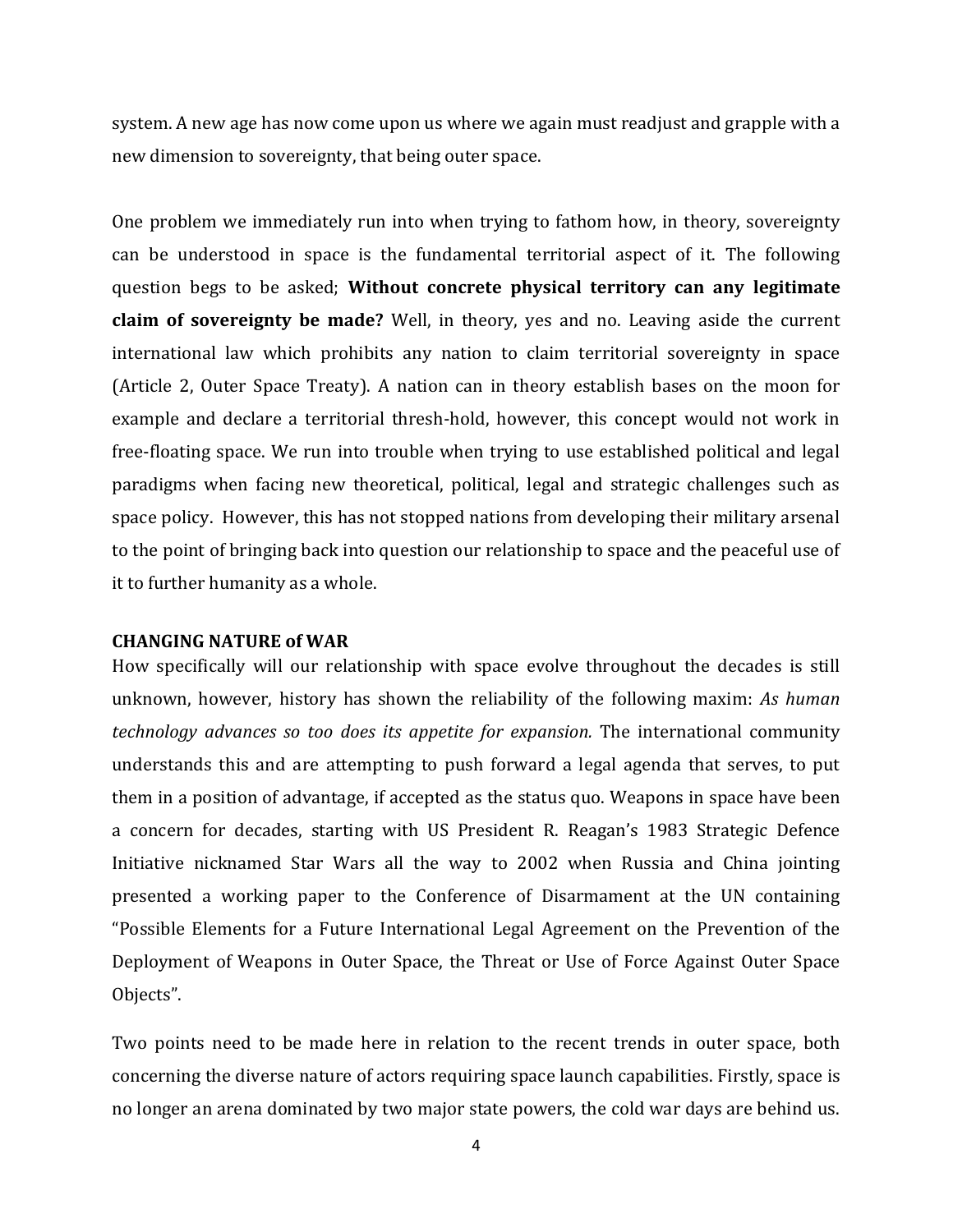There are 60+ nations now active in space. This means less dependence on the likes of the United States to forward the agenda of smaller, less powerful states which then means more opportunities for creative alliances to be established between states forwarding scientific and technological progress. A liberalising of scientific potential if you will. Secondly, there has been a protrusion of private sector actors in space such as S3, Space X, Deep Space Mining etc who are opening up a new field of business and commerce that has never been seen before. The advent of asteroid mining for example brings up a legion of legal, economic, and social questions and concerns that we as global community must grapple with.

If one thing is for certain it is this, space my not be an area for war in itself but will be used as an extension to any nations military and strategic arsenal which will also include cyber warfare, advanced ground weaponry (e.g DREAD Weapons), neuromorphic computers, machine soldiers, financial rigging etc. Warfare has become a hybrid of tactics and technology that is quickly challenging our legal doctrines, territorial integrity, and ethical paradigms. We as an international community in all our capacities and professions from legal theorists, policy makers, scientists, economists, human rights advocates etc. still have a lot to understand about the final frontier. Space can be used as a means to any end we as a global community desire, it will be the collective will that will determine how we progress, it is up to us to decide on what we want.